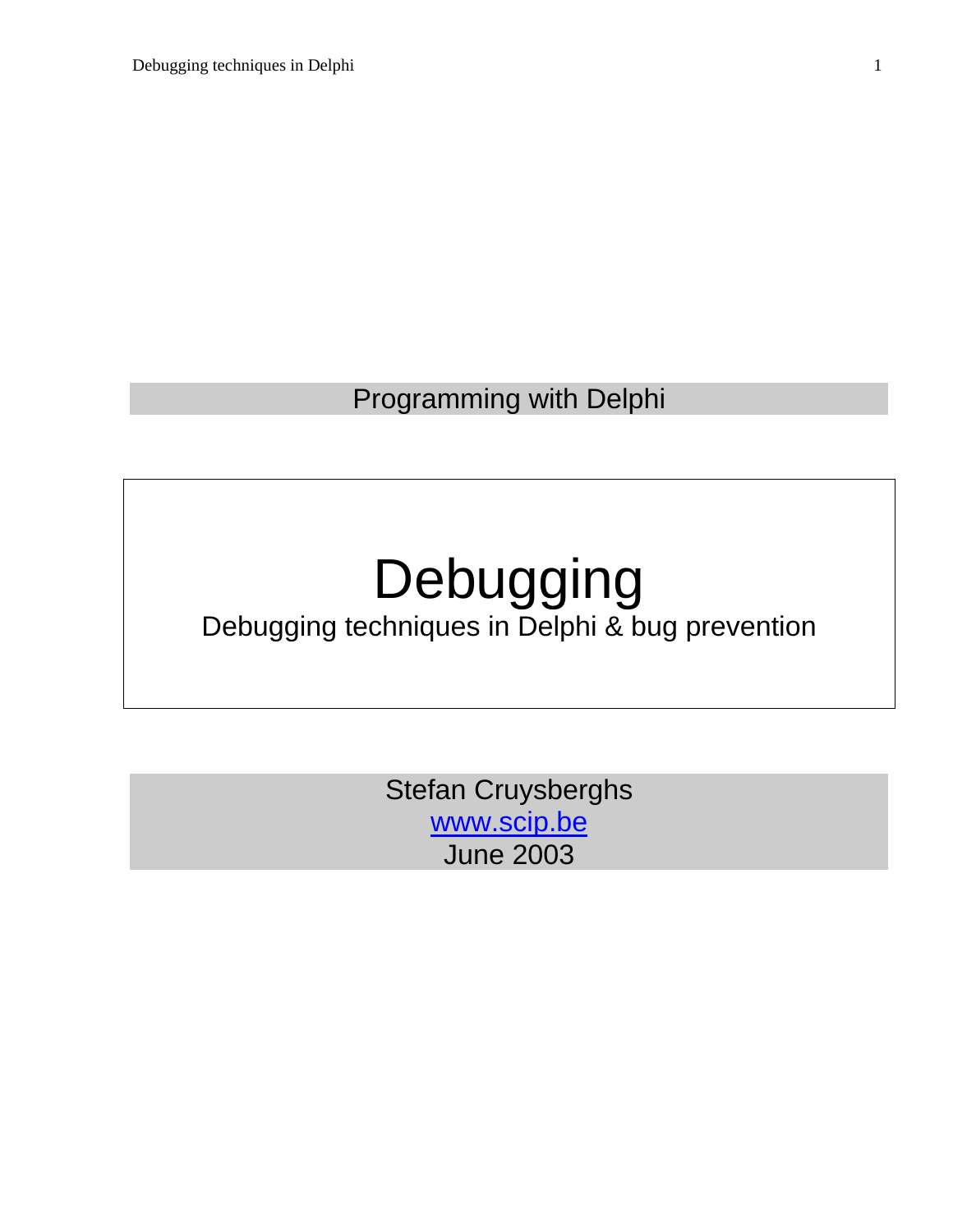# <span id="page-1-0"></span>**Contents**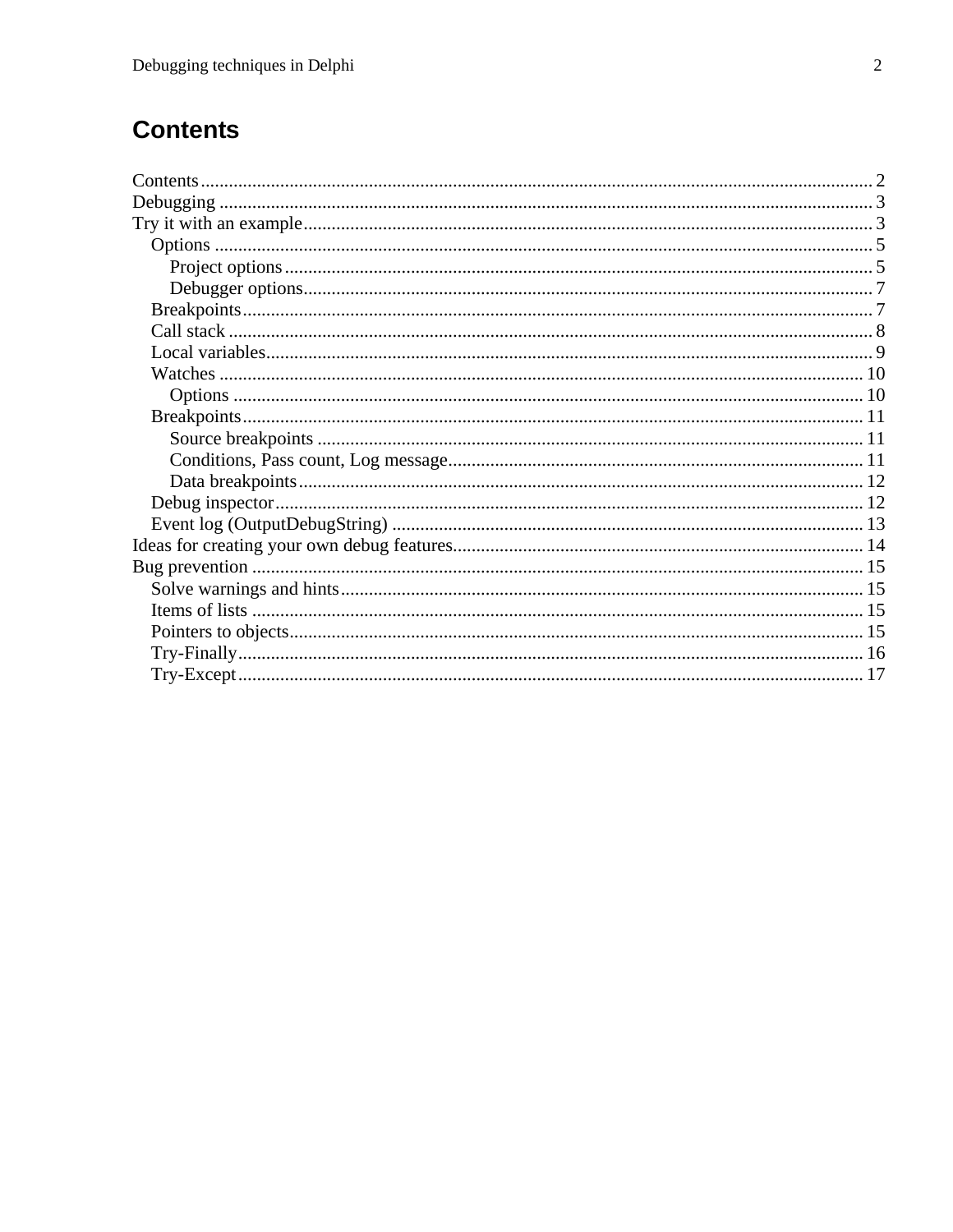# <span id="page-2-0"></span>**Debugging**

Even if you did write a program in disciplined, well-structured, careful manner, you probably still need to debug it to find some bugs. Delphi offers great debugging tools and when you know how to use them, you will surely save a lot of time finding the exact reason of the problem.

In this small tutorial I will explain some nice features in Delphi which will help you to debug your programs. Because it is better to avoid bugs, I will also give some tips for making better programs.

# **Try it with an example**



**unit** DebugTechn;

#### **interface**

 **public end**;

```
uses 
   Windows, Messages, SysUtils, Classes, Graphics, Controls, Forms, Dialogs, 
   Menus, StdCtrls; 
type 
   TForm1 = class(TForm) 
     Button1: TButton; 
     Edit1: TEdit; 
     MainMenu1: TMainMenu; 
     Edit2: TMenuItem; 
     MenuCalculate1: TMenuItem; 
     Button2: TButton; 
     Button3: TButton; 
     procedure Button1Click(Sender: TObject); 
     procedure MenuCalculate1Click(Sender: TObject); 
     procedure Button2Click(Sender: TObject); 
     procedure Button3Click(Sender: TObject); 
     procedure Calculate(const Int1, Int2 : Integer); 
  private
```

```
var 
   Form1: TForm1; 
   IntNumber1, IntNumber2 : Integer;
```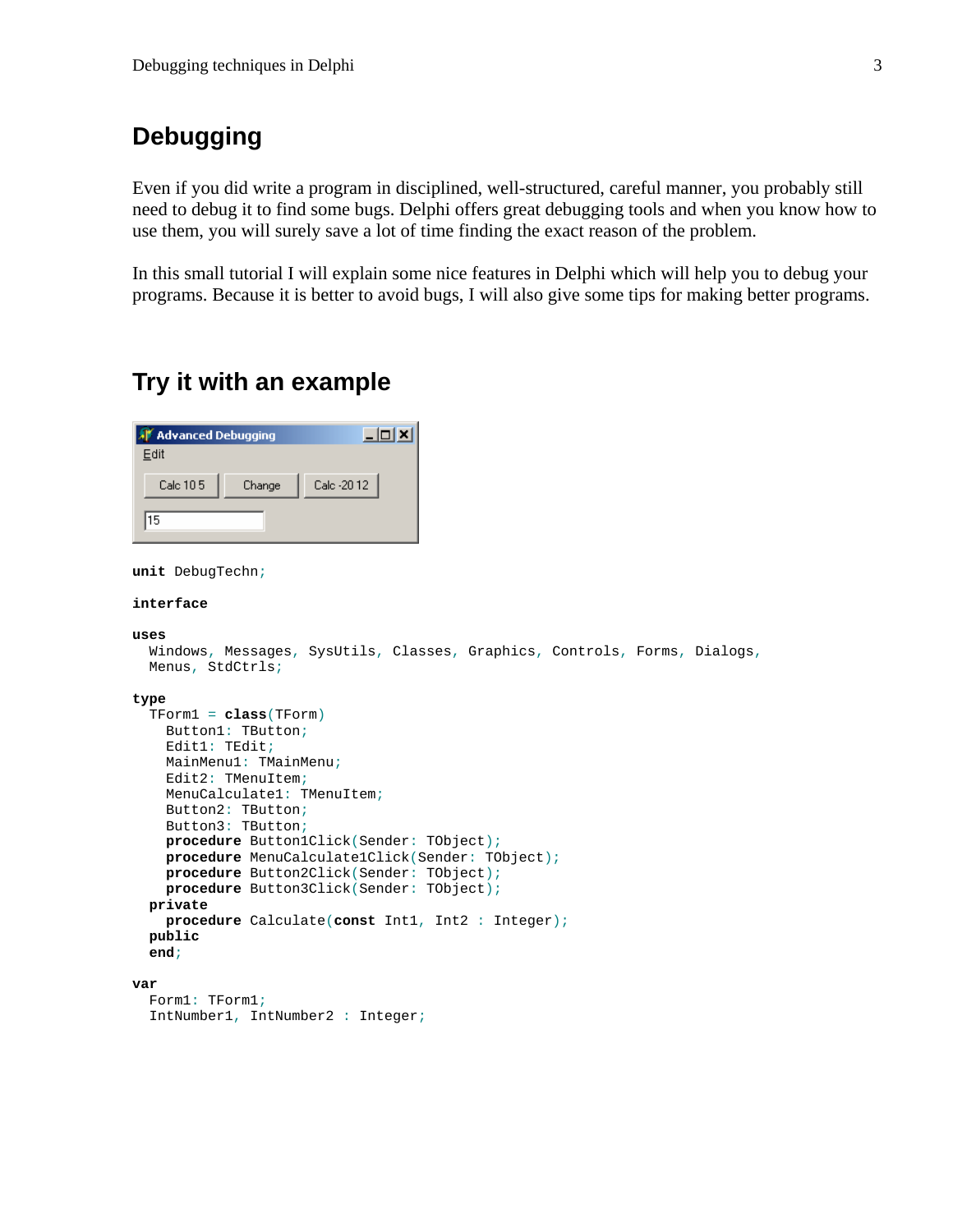#### Debugging techniques in Delphi 4

#### **implementation**

```
{$R *.DFM} 
procedure TForm1.Calculate(const Int1, Int2 : Integer); 
var 
   IntSum : Integer; 
  BlnPositive : Boolean; 
begin 
   IntNumber1 := Int1; 
   IntNumber2 := Int2; 
   IntSum := IntNumber1 + IntNumber2; 
  BlnPositive := (IntSum >= 0);
   OutputDebugString(PChar('Sum = '+IntToStr(IntSum))); 
  Edit1.Text := IntToStr(IntSum);
end; 
procedure TForm1.Button1Click(Sender: TObject); 
begin 
   Calculate(10,5); 
   OutputDebugString(PChar('Calculate, 10 and 5')); 
end; 
procedure TForm1.MenuCalculate1Click(Sender: TObject); 
begin 
  Button1Click(Sender); 
end; 
procedure TForm1.Button2Click(Sender: TObject); 
begin 
   IntNumber1 := 12; 
end; 
procedure TForm1.Button3Click(Sender: TObject); 
begin 
   Calculate(-20,12); 
end;
```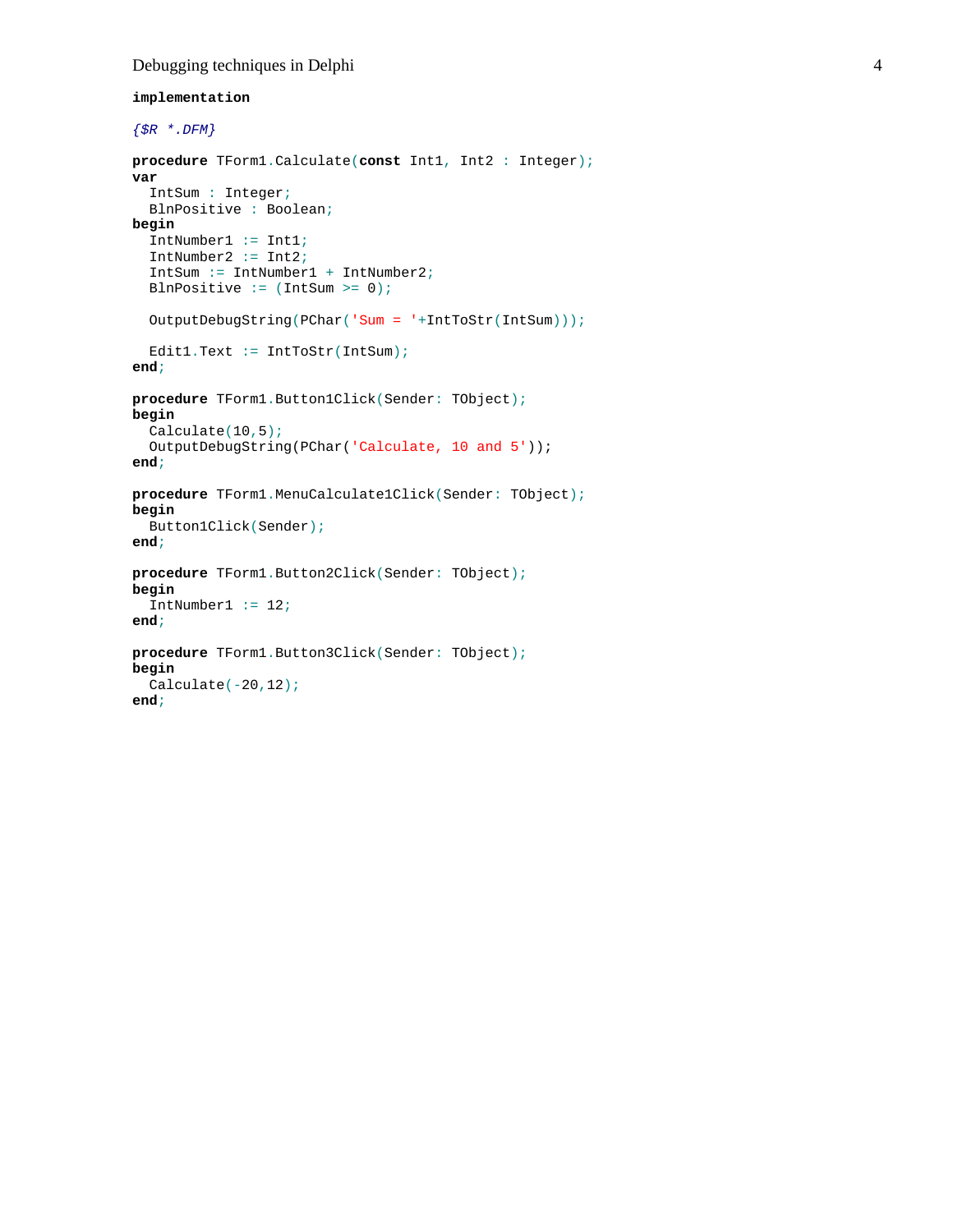## <span id="page-4-0"></span>*Options*

Before you can start using the Delphi debugger tools, you have to make sure all necessary settings are set.

#### **Project options**

Go to the tab **Compiler** in the project options via the menu **Project >> Options**. Uncheck **Optimization**, check **Stack frames** and check some of the **Debugging** options. Without these options you will not be able to use all the debugging tools.

When creating an official build of your application it is better to uncheck all **Debugging** options and to check **Optimization.** Your final EXE will be a little bit smaller without this debug information.

| <b>Project Options</b>                                                                                                                                                                                                                                                                | ×                                                                                                                                                                                                                                                |
|---------------------------------------------------------------------------------------------------------------------------------------------------------------------------------------------------------------------------------------------------------------------------------------|--------------------------------------------------------------------------------------------------------------------------------------------------------------------------------------------------------------------------------------------------|
| Directories/Conditionals<br>Application<br>Forms<br>Code generation<br>Optimization<br>$\overline{\mathsf{v}}$ Stack frames<br>Pentiu <u>m</u> -safe FDIV                                                                                                                             | Version Info<br>Packages<br>Compiler<br>Linker<br>Runtime errors<br>Range checking<br>[/0 checking<br>Overflow checking                                                                                                                          |
| Record field alignment<br>8<br>Syntax options<br><b>⊽</b> Strict ⊻ar-strings<br>Complete boolean eval<br>$\overline{\smash[b]{\mathbf{\varphi}}}$ . Extended syntax<br>Typed @ operator<br>Open parameters<br>Huge strings<br>U<br>$\overline{\mathbf{v}}$ Assignable typed constants | Debugging<br>$\nabla$ Debug information<br>l⊽ Local symbols<br>$\nabla$ Reference info<br>Definitions only<br><b>⊽</b> Ass <u>e</u> rtions<br>Use Debug DCUs<br>Messages<br>$\overline{\blacktriangledown}$ Show hints<br>$\nabla$ Show warnings |
| Default                                                                                                                                                                                                                                                                               | 0K<br>Cancel<br>Help                                                                                                                                                                                                                             |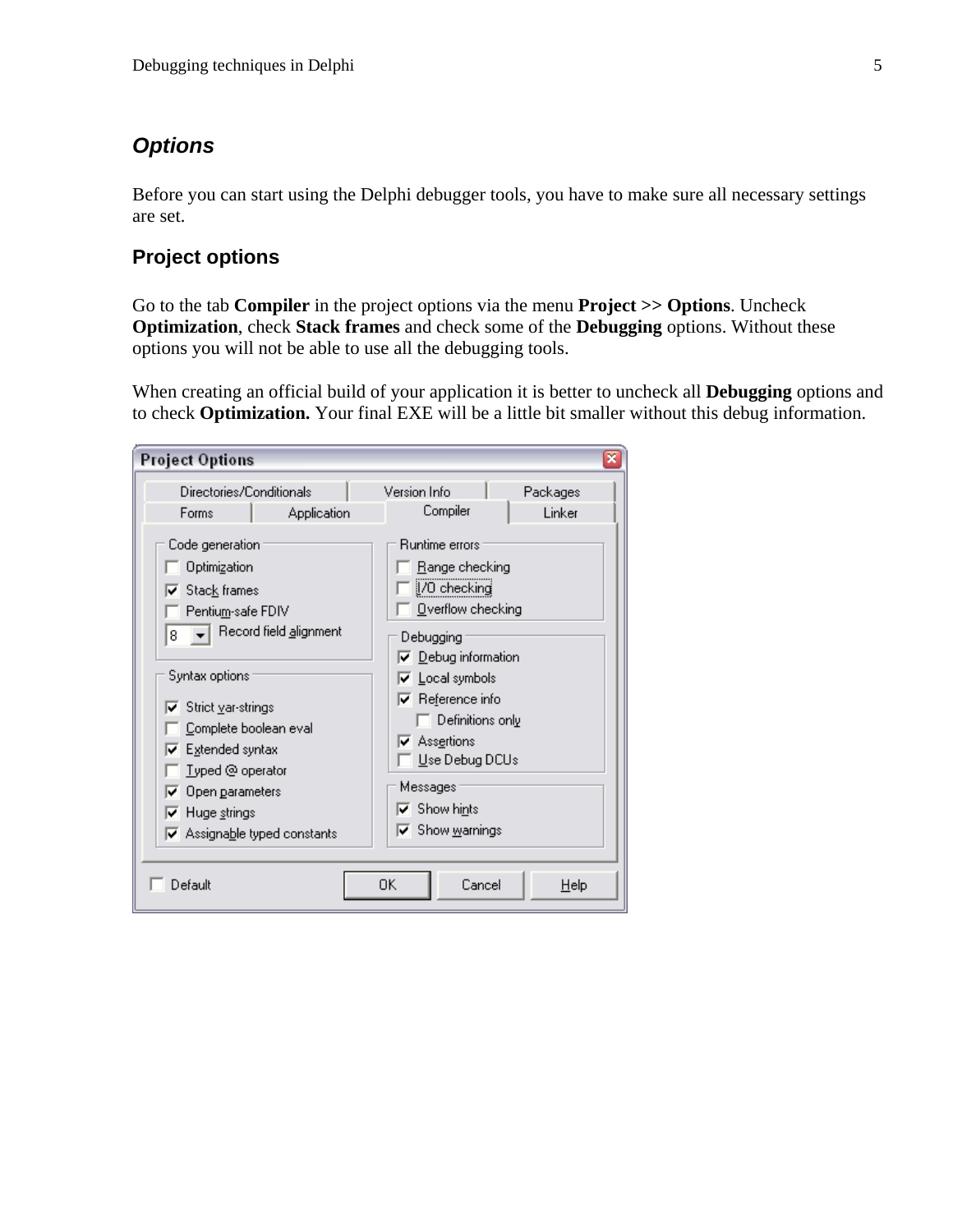Just use the default **Linker** options. When using external debuggers like MemProof you sometimes have to set the **Map file** to **Detailed** and check **Include TD32 debug info**. In all other cases don't check the **EXE and DLL options** and don't use the **Map file**.

| <b>Project Options</b>                                 |                                                              |                                                                                                                                                                 | ×    |
|--------------------------------------------------------|--------------------------------------------------------------|-----------------------------------------------------------------------------------------------------------------------------------------------------------------|------|
| Directories/Conditionals<br>Forms                      | Application                                                  | Version Info<br>Packages<br>Linker<br>Compiler                                                                                                                  |      |
| Map file<br>ு 0 ர<br>Segments<br>Publics<br>Detailed ⊺ |                                                              | Linker output<br>G Generate DC <u>U</u> s<br>G Generate C object files<br>G Generate C++ object files<br>$\Box$ Include namespaces<br>$\Box$ Export all symbols |      |
| EXE and DLL options<br>Include TD32 debug info         | Generate console application<br>Include remote debug symbols | Memory sizes<br>\$00004000<br>Mi <u>n</u> stack size:<br>\$00100000<br>Ma <u>x</u> stacksize:<br>\$00400000<br><u>I</u> mage base:                              |      |
| Description<br><b>EXE</b> Description:                 |                                                              |                                                                                                                                                                 |      |
|                                                        |                                                              | 0K<br>Cancel                                                                                                                                                    | Help |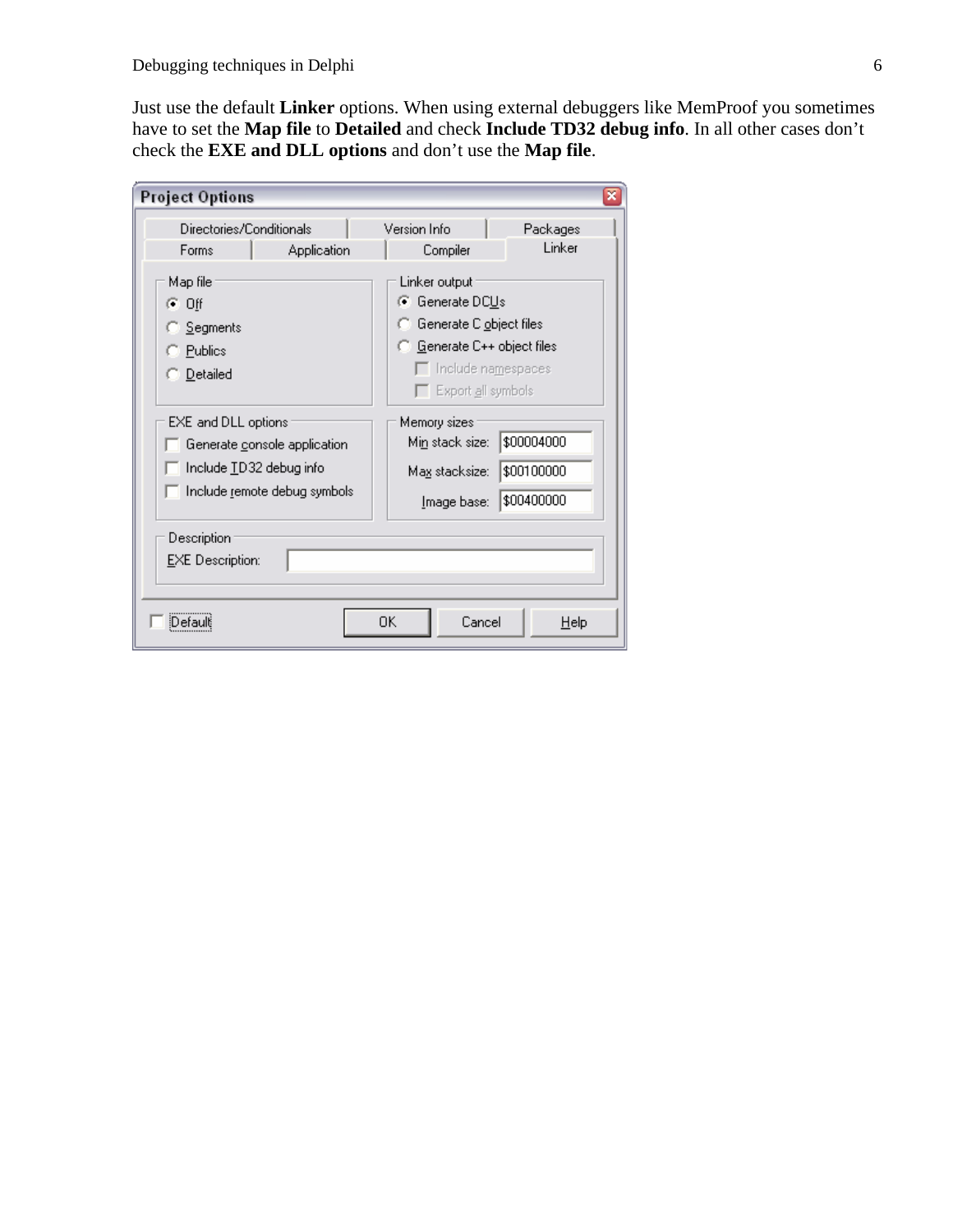#### <span id="page-6-0"></span>**Debugger options**

To use the debugger tools you have the check if the option **Integrated debugging** (**Tools >> Debugger options**) is checked.

| ×<br><b>Debugger Options</b>                                                                                                                                                                                                                            |
|---------------------------------------------------------------------------------------------------------------------------------------------------------------------------------------------------------------------------------------------------------|
| General Event Log Language Exceptions   OS Exceptions                                                                                                                                                                                                   |
| Exception Types to Ignore                                                                                                                                                                                                                               |
| ☑ Delphi EAbort Exceptions<br>☑ Microsoft DAO Exceptions<br>v VisiBroker Internal Exceptions<br>☑ CORBA System Exceptions<br><b>CORBA User Exceptions</b><br><b>⊽</b> EldSocketError<br>☑ EldSilentException<br>EConvertError<br><b>ØEdxPrintDevice</b> |
| Add<br>Remove                                                                                                                                                                                                                                           |
| $\overline{\triangledown}$ Stop on Delphi Exceptions                                                                                                                                                                                                    |
| <br>ΩK<br>Cancel<br>Ⅳ Integrated debugging<br>Help<br>                                                                                                                                                                                                  |

# *Breakpoints*

When pressing the F5 button or clicking on the left bar in your editor you can add a red line to your source. This line of source will have a breakpoint. When running the program, the execution will stop when it passes the source line. Now you can trace into your source by using some function keys.

#### **F9 Run/Start**

- **F8 Step over to next source line**
- **F7 Trace into (source of function/procedure)**
- **F4 Run to cursor (and skip the other source lines)**
- **F5 Add/remove break**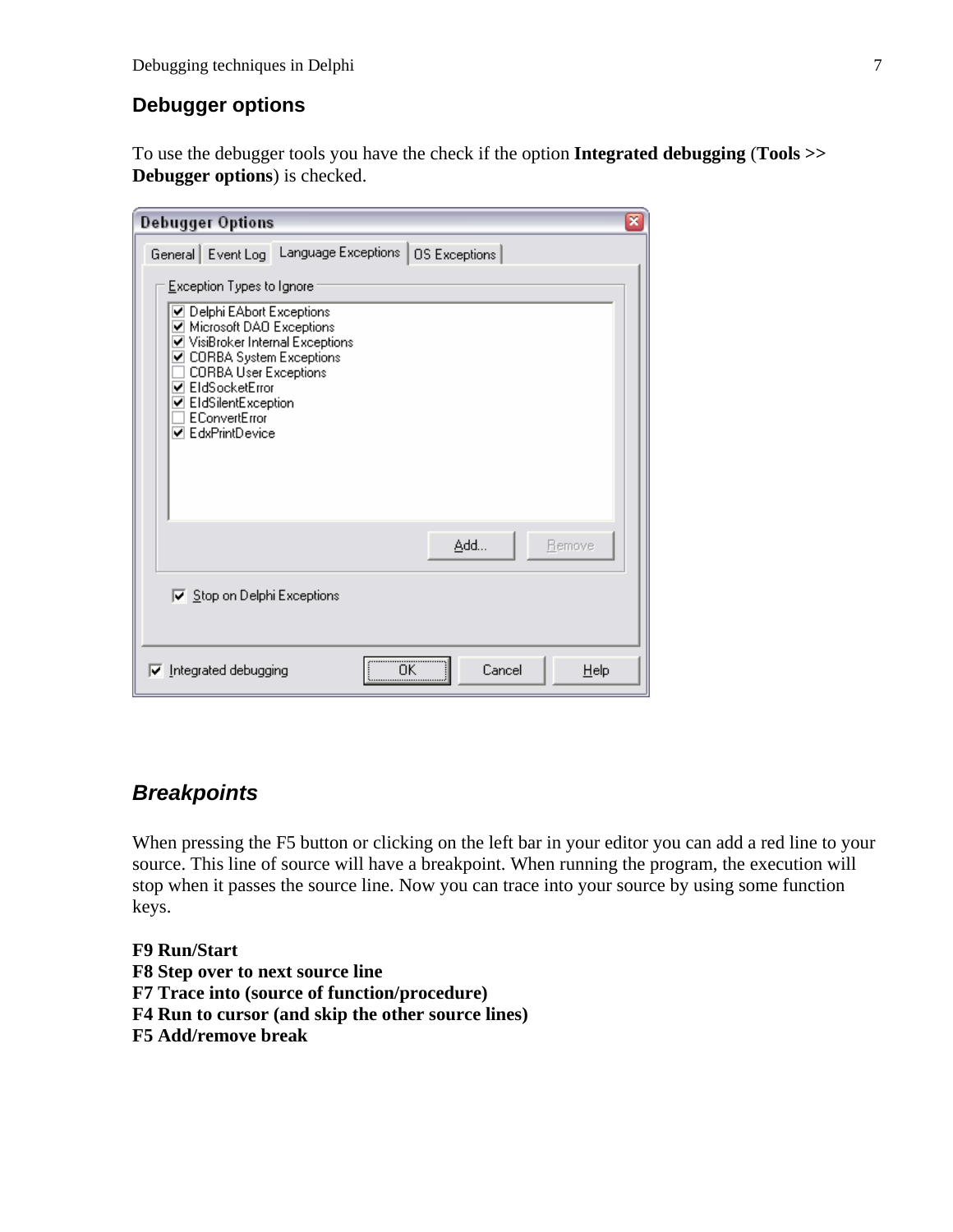#### <span id="page-7-0"></span>*Call stack*

The **Call Stack** window displays the function calls (=LIFO list) that brought you to your current program location and the arguments passed to each function call.

The top of the Call Stack window lists the last function called by your program. Below this is the listing for the previously called function. The listing continues, with the first function called in your program located at the bottom of the list. If debug information is available for a function listed in the window, it is followed by the arguments that were passed when the call was made.

The Call Stack window also shows the names of member functions (or methods). When right clicking you can jump to the selected procedure/function/…

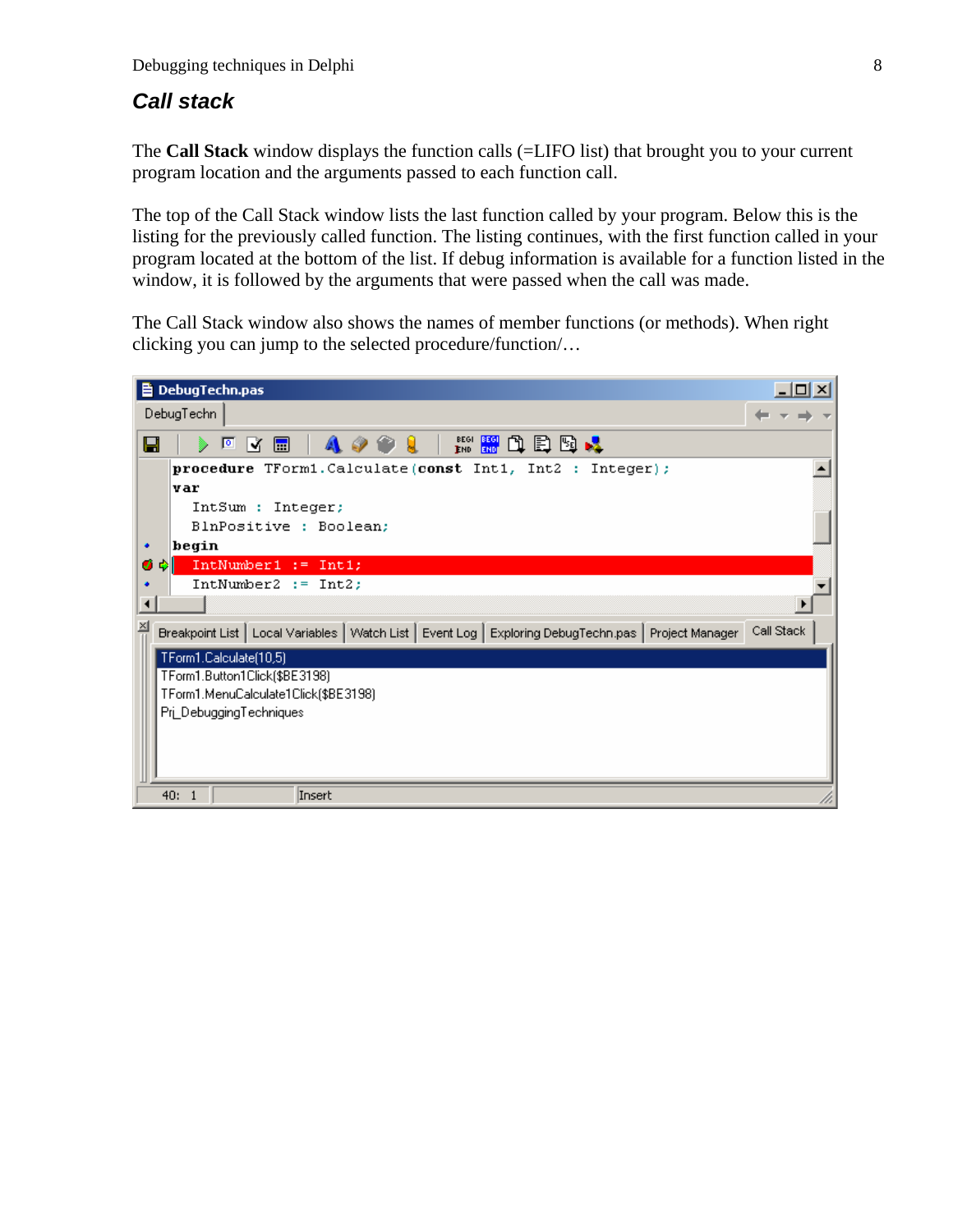# <span id="page-8-0"></span>*Local variables*

This window will show all local variables and their current value in the current function or procedure.

| 그미지<br><b>■ DebugTechn.pas</b>                                                                                       |
|----------------------------------------------------------------------------------------------------------------------|
| DebugTechn                                                                                                           |
| ™ ₩ ① 日日 →<br>$A \circ \circ 1$<br>П<br>B ⊠ ⊞<br>回<br>D.                                                             |
| begin<br>٠                                                                                                           |
| Ø.<br>$IntNumber1 := Int1;$                                                                                          |
| $IntNumber2 := Int2;$<br>٠                                                                                           |
| $IntSum := IntNumber1 + IntNumber2;$<br>٠                                                                            |
| BlnPositive := $(IntSum > = 0)$ ;<br>٠                                                                               |
|                                                                                                                      |
| OutputDebugString(PChar('Sum = '+IntToStr(IntSum)));<br>٠                                                            |
|                                                                                                                      |
| Breakpoint List   Local Variables   Watch List   Event Log   Exploring DebugTechn.pas   Project Manager   Call Stack |
| Self: ([csinheritable], False, False, nil, [], \$BE2E90, \$BE32F8, \$BE3E64, \$BE38EC, \$BE3198, \$BE3680, \$BE3A50) |
| Int1:10                                                                                                              |
| Int2:5                                                                                                               |
| IntSum: 15                                                                                                           |
| <b>BInPositive: False</b>                                                                                            |
|                                                                                                                      |
|                                                                                                                      |
| Insert<br>43:<br>-1                                                                                                  |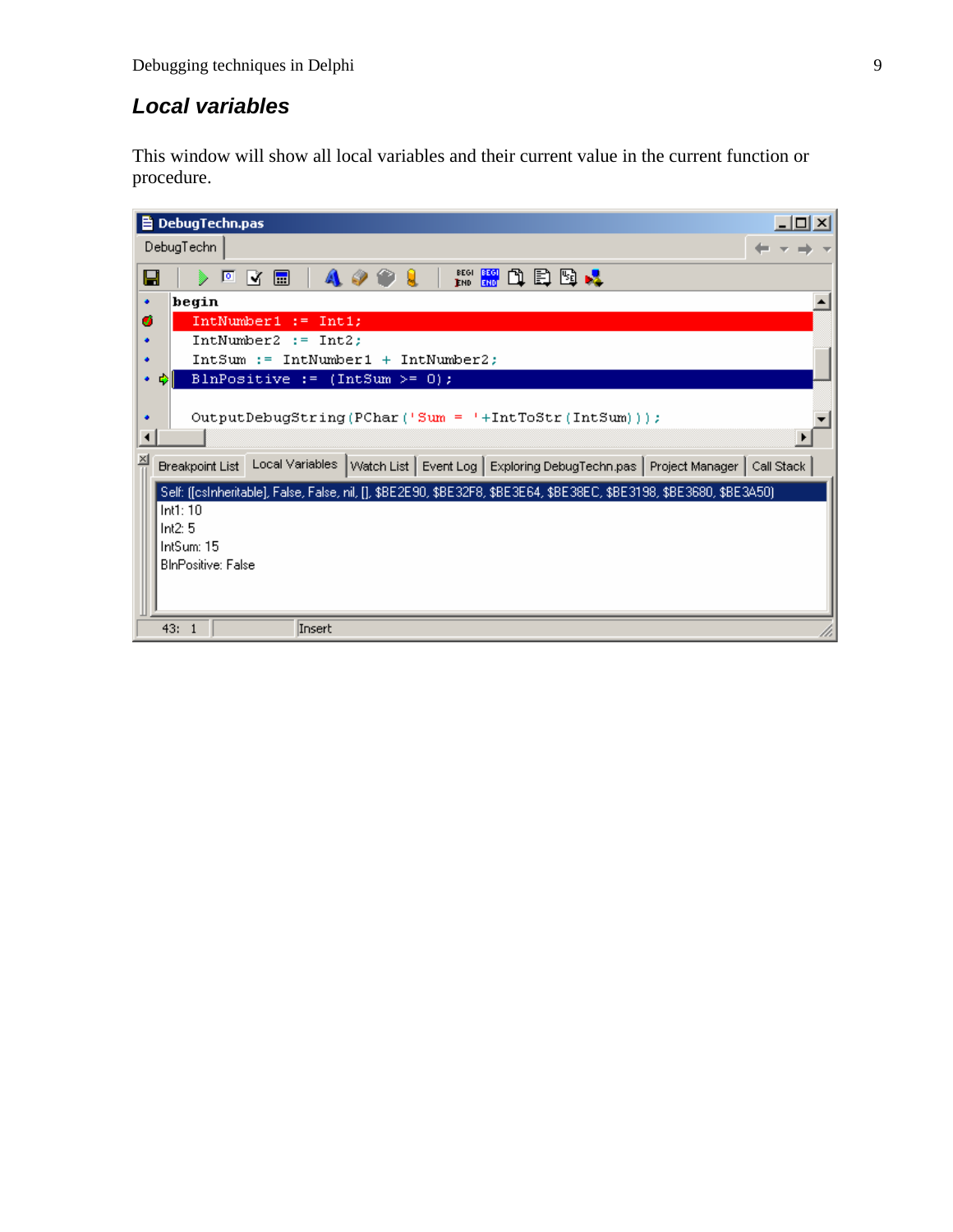#### <span id="page-9-0"></span>*Watches*

Right click and choose **Add watch** or drag an expression from the editor to the **Watch List** window.

| <b>■</b> DebugTechn.pas                                                                                                    |
|----------------------------------------------------------------------------------------------------------------------------|
| DebugTechn                                                                                                                 |
| 网络角色圆叶<br>A O O L<br>⊟<br>$\triangleright$ 0 $\sqrt{2}$ 0                                                                  |
| begin<br>٠                                                                                                                 |
| ø<br>$IntNumber1 := Int1;$                                                                                                 |
| $IntNumber2 := Int2;$<br>٠                                                                                                 |
| $IntSum := IntNumber1 + IntNumber2$ ;<br>٠                                                                                 |
| BlnPositive := $(\text{IntSum} > = 0)$<br>٠                                                                                |
|                                                                                                                            |
| OutputDebugString(PChar('Sum = '+IntToStr(IntSum)));<br>٠                                                                  |
|                                                                                                                            |
| Breakpoint List   Local Variables   Watch List  <br>Event Log   Exploring DebugTechn.pas   Project Manager  <br>Call Stack |
| IntNumber1 + IntNumber2: 15                                                                                                |
| IntNumber1 - IntNumber2: 5                                                                                                 |
| IntSum: 15                                                                                                                 |
| IntNumber1: 10                                                                                                             |
| <b>BInPositive: False</b>                                                                                                  |
| $[IntSum>=0]$ : True                                                                                                       |
|                                                                                                                            |
| Modified<br>Insert<br>43: 19                                                                                               |

#### **Options**

- **Expression** : Specifies the expression to watch. Enter or edit the expression you want to watch. Use the drop-down button to choose from a history of previously selected expressions.
- **Repeat count** : Specifies the repeat count when the watch expression represents a data element, or specifies the number of elements in an array when the watch expression represents an array.
- **Digits** : Specifies the number of significant digits in a watch value that is a floating-point expression. Enter the number of digits.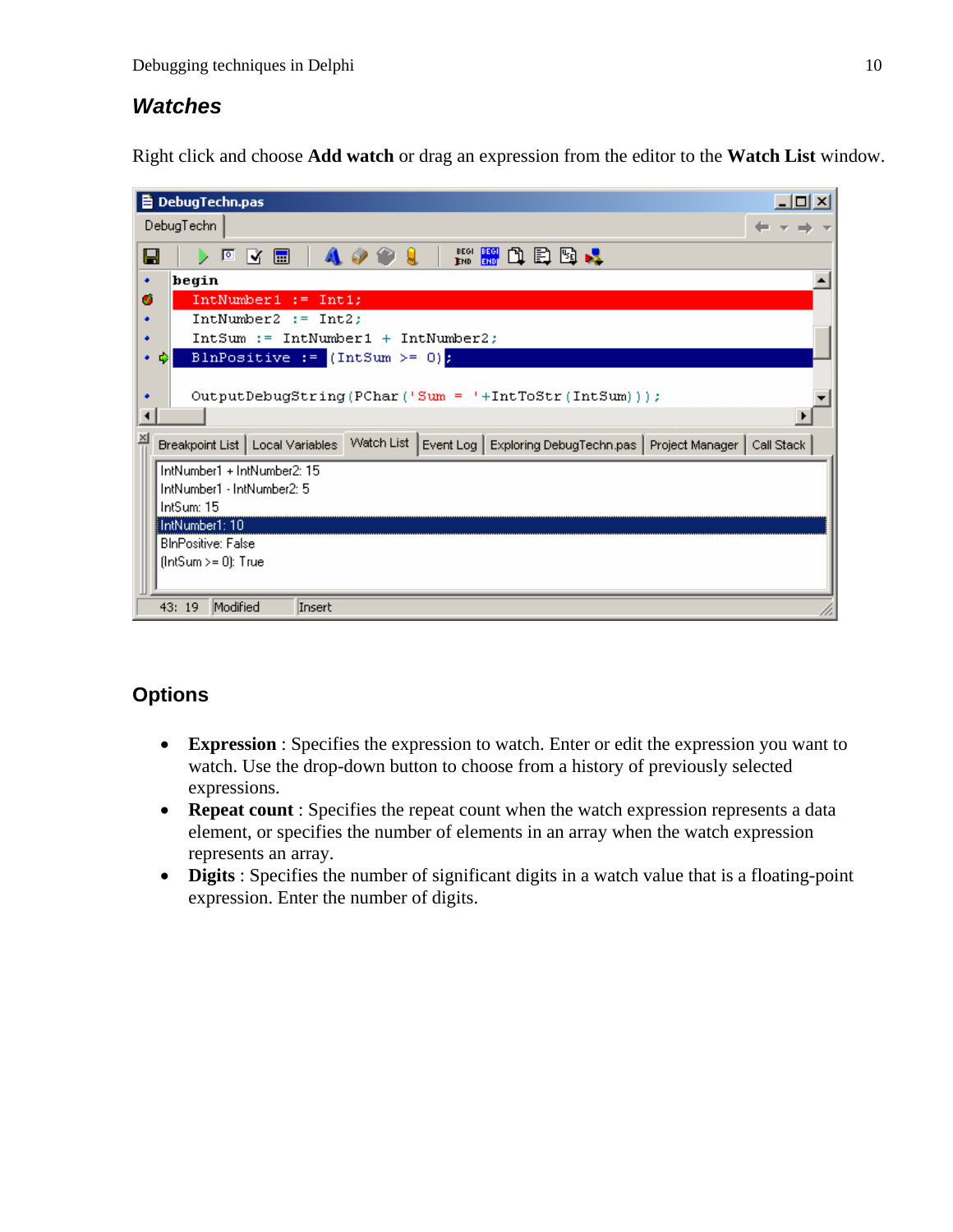## <span id="page-10-0"></span>*Breakpoints*

#### **Source breakpoints**

#### **Conditions, Pass count, Log message**

| <b>Source Breakpoint Properties</b>    |                                                              |  |
|----------------------------------------|--------------------------------------------------------------|--|
| Filename:                              | C:\Documents and Settings\Stefanc\Mij                        |  |
| Line number:                           | 42                                                           |  |
| Condition:                             | IntNumber1 < 0                                               |  |
| Pass count:                            | I٥                                                           |  |
| Group:                                 |                                                              |  |
| Keep existing Breakpoint  <br>Actions: | Advanced <<                                                  |  |
| $\overline{\triangledown}$ Break       | Ignore subsequent exceptions<br>Handle subsequent exceptions |  |
| Log message:                           |                                                              |  |
| Eval expression:                       |                                                              |  |
|                                        | $\nabla$ Log result                                          |  |
| Enable group:                          |                                                              |  |
| Disable group:                         |                                                              |  |
|                                        | OK<br>Cancel<br>Help                                         |  |

- **Condition :** Specifies a conditional expression that is evaluated each time the breakpoint is encountered. Program execution stops when the expression evaluates to True. Enter a conditional expression to stop program execution. You can enter any valid language expression. However, all symbols in the expression must be accessible from the breakpoint's location.
- **Pass count :** Stops program execution at a certain line number after a specified number of passes. Enter the number of passes. When you use pass counts with conditions, program execution pauses the nth time that the conditional expression is true. the debugger decrements the pass count only when the conditional expression is true.
- **Log message** : Writes the specified message in the event log.
- **Eval expression** : Evaluates the specified expression and because Log result is checked by default writes the result of the evaluation to the event log. Uncheck Log result to evaluate without logging.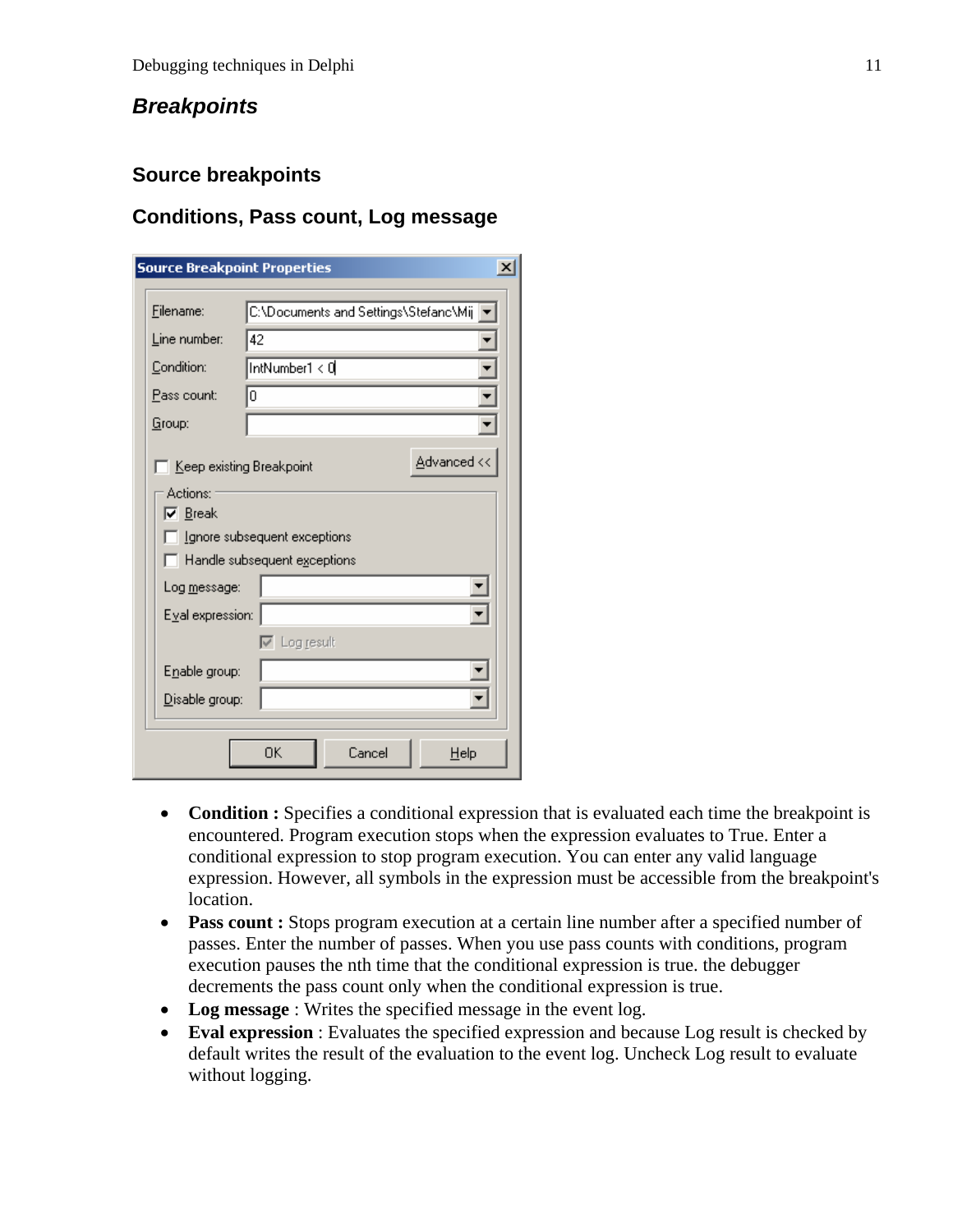#### <span id="page-11-0"></span>**Data breakpoints**

Right click on a **watch** in run-time (or add a new watch) and choose the menu **Break When Changed.** Every time the contents of a watch changes, the execution process will be stop on the source line were on of the elements of the expression has changed.

| ×<br>Watch Li<br>Breakpoint List   Local Variables                                         | Stay on Top<br>Inspect | $C$ tri $+$ i | Project Manager<br>Call Stack |
|--------------------------------------------------------------------------------------------|------------------------|---------------|-------------------------------|
| IntNumber1 + IntNumber2: [process not acce]<br>IntNumber1 - IntNumber2: [process not acce] | Break When Changed     |               |                               |
| IntSum: [process not accessible]                                                           | $\vee$ Dockable        |               |                               |
| [IntNumber1: [process not accessible]]<br>BInPositive: [process not accessible]            |                        |               |                               |
| $[IntSum > = 0]$ : [process not accessible]                                                |                        |               |                               |
|                                                                                            |                        |               |                               |
| Insert<br>42:1                                                                             |                        |               |                               |

# *Debug inspector*

- CTRL + click on object
- Inspect in popupmenu of watch

| $\overline{\mathbf{x}}$<br><b>Debug Inspector</b> |                                                                    |  |
|---------------------------------------------------|--------------------------------------------------------------------|--|
| Edit1: TEdit \$BF1D0C<br>۰                        |                                                                    |  |
| Properties<br>Methods<br>Data                     |                                                                    |  |
| StdCtrls, TCustomEdit, SelText                    | [read=StdCtrls,TCustomEdit,GetSelText write=StdCtrls,TCustomEd < ] |  |
| StdCtrls.TEdit.Anchors                            | [akLeftakTop] (read=Controls.TControl.FAnchors write=Controls.     |  |
| StdCtrls.TEdit.AutoSelect                         | True (read=StdCtrls,TCustomEdit,FAutoSelect write=StdCtrls,TCu:    |  |
| StdCtrls.TEdit.AutoSize                           | True (read=StdCtrls,TCustomEdit,FAutoSize write=StdCtrls,TCustc    |  |
| StdCtrls.TEdit.BevelEdges                         |                                                                    |  |
| StdCtrls, TEdit, Bevellnner                       | bvRaised (read=Controls.TWinControl.FBevelInner write=Controls     |  |
| StdCtrls.TEdit.BevelKind                          | bkNone_(read=Controls.TWinControl.FBevelKind write=Controls.T      |  |
| StdCtrls.TEdit.BevelOuter                         | byLowered (read=Controls.TWinControl.FBevelOuter write=Contro      |  |
| StdCtrls.TEdit.BiDiMode                           | bdLeftToRight (read=Controls.TControl.FBiDiMode write=Controls     |  |
| StdCtrls.TEdit.BorderStyle                        | bsSingle (read=StdCtrls,TCustomEdit,FBorderStyle write=StdCtrls,   |  |
| StdCtrls:TEdit:CharCase                           | ecNormal_(read=StdCtrls,TCustomEdit,FCharCase write=StdCtrls,T     |  |
| StdCtrls, TE dit, Color                           | -2147483643 (read=Controls.TControl.FColor write=Controls.T        |  |
| StdCtrls, TE dit, Constraints                     | \$BF40E8 (read=Controls,TControl,FConstraints write=Controls,TC)   |  |
| StdCtrls.TEdit.CtI3D                              | True (read=Controls.TWinControl.FCtl3D write=Controls.TWinCon      |  |
| StdCtrls.TEdit.DragCursor                         | -12 (read=Controls.TControl.FDragCursor write=Controls.TControl.)  |  |
| StdCtrls.TEdit.DragKind                           | dkDrag (read=Controls.TControl.FDragKind write=Controls.TContr     |  |
| StdCtrls.TEdit.DragMode                           | dmManual (read=Controls.TControl.FDragMode write=Controls.TC       |  |
| StdCtrls.TEdit.Enabled                            | (read=Controls.TControl.GetEnabled write=Controls.TControl.SetEi   |  |
| StdCtrls.TEdit.Font                               | \$BF40C0 (read=Controls.TControl.FFont write=Controls.TControl.\$  |  |
| StdCtrls.TEdit.HideSelection                      | True (read=StdCtrls,TCustomEdit,FHideSelection write=StdCtrls,T)   |  |
| TColor                                            |                                                                    |  |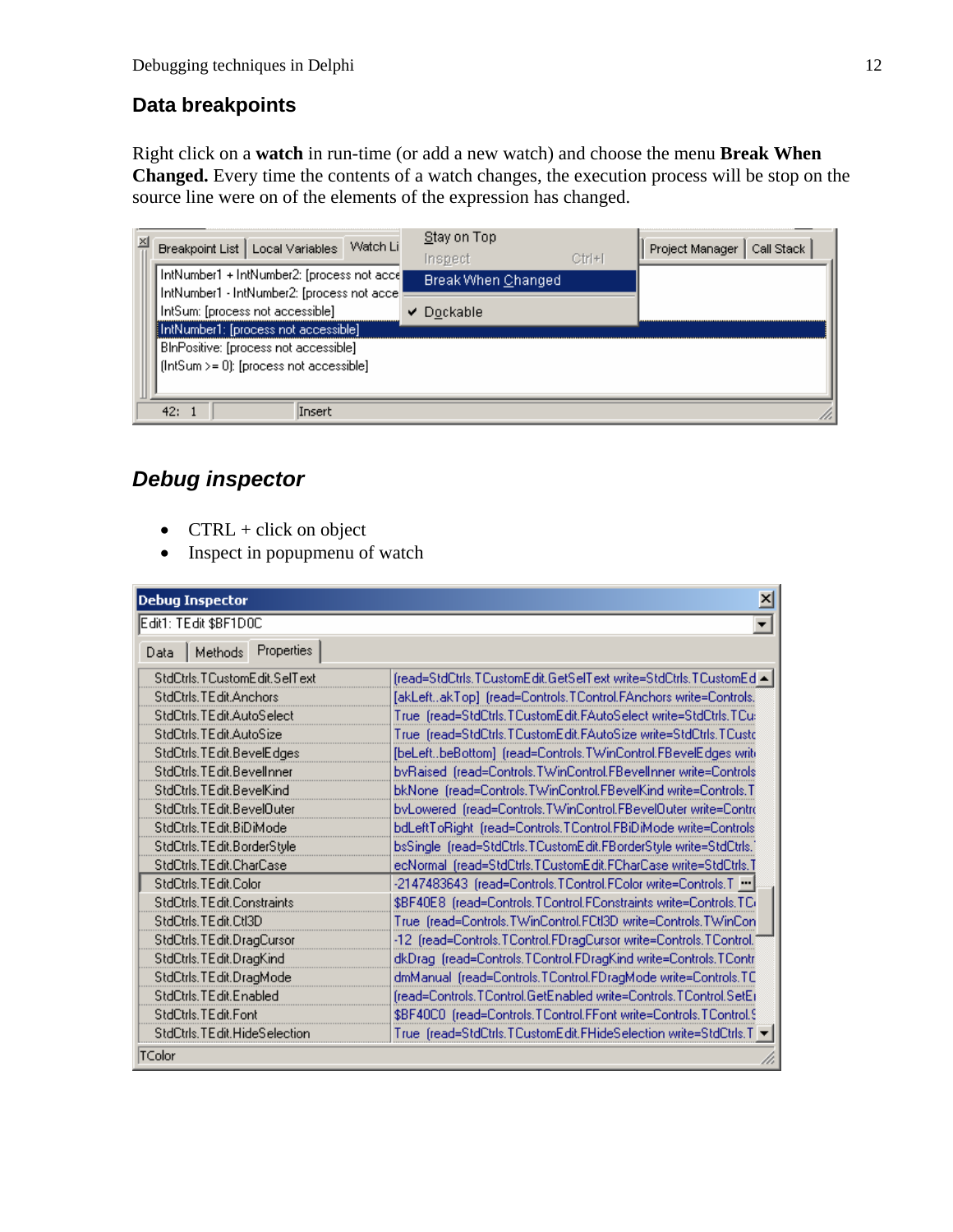## <span id="page-12-0"></span>*Event log (OutputDebugString)*

The Event log window shows all information about

- Loaded modules
- Processed breakpoints
- Breakpoint messages
- Developer messages (OutputDebugString, displayed as ODS in log)

The popupmenu can be used to clear the log or save it to file.

The API function **OutputDebugString** sends a string to the debugger for the current application.

```
VOID OutputDebugString( 
                           1/ pointer to string to be displayed
   );
```
The parameter lpOutputString points to the null-terminated string to be displayed.

| <b>■ DebugTechn.pas</b><br>– I⊡I ×I                                                                                                     |  |
|-----------------------------------------------------------------------------------------------------------------------------------------|--|
| DebugTechn                                                                                                                              |  |
| BEGI <mark>BEGI</mark><br>End end<br>o b g J<br>Н<br>E<br>D.<br>M                                                                       |  |
| hegin<br>٠                                                                                                                              |  |
| $IntNumber1 := Int1;$<br>٠                                                                                                              |  |
| $IntNumber2 := Int2$ ;<br>٠                                                                                                             |  |
| IntSum := IntNumber1 + IntNumber2;<br>ø                                                                                                 |  |
| BlnPositive := $(IntSum >= 0)$ ;<br>٠                                                                                                   |  |
|                                                                                                                                         |  |
| $OutputDebugString(PChar('Sum = '+IntToStr(IntSum)))$<br>٠                                                                              |  |
| ∢                                                                                                                                       |  |
| $\vert x \vert$<br>Breakpoint List   Local Variables   Watch List   Event Log   Exploring DebugTechn.pas   Project Manager   Call Stack |  |
| ODS: Sum = 15 Process Pri_DebuggingTechniques.exe (\$63C)                                                                               |  |
| Source Breakpoint at \$00440661: C:\Documents and Settings\Stefanc\Mijn documenten\Delphi\DebugTechniques\Debu'                         |  |
| ODS: Sum = 15 Process Pri_DebuggingTechniques.exe (\$63C)                                                                               |  |
| ODS: Sum = 15 Process Pri_DebuggingTechniques.exe (\$63C)                                                                               |  |
| Source Breakpoint at \$00440671: C:\Documents and Settings\Stefanc\Mijn documenten\Delphi\DebugTechniques\Debu                          |  |
| [ODS: Sum = -8 Process Pri_DebuggingTechniques.exe (\$63C)                                                                              |  |
|                                                                                                                                         |  |
| Insert<br>42:                                                                                                                           |  |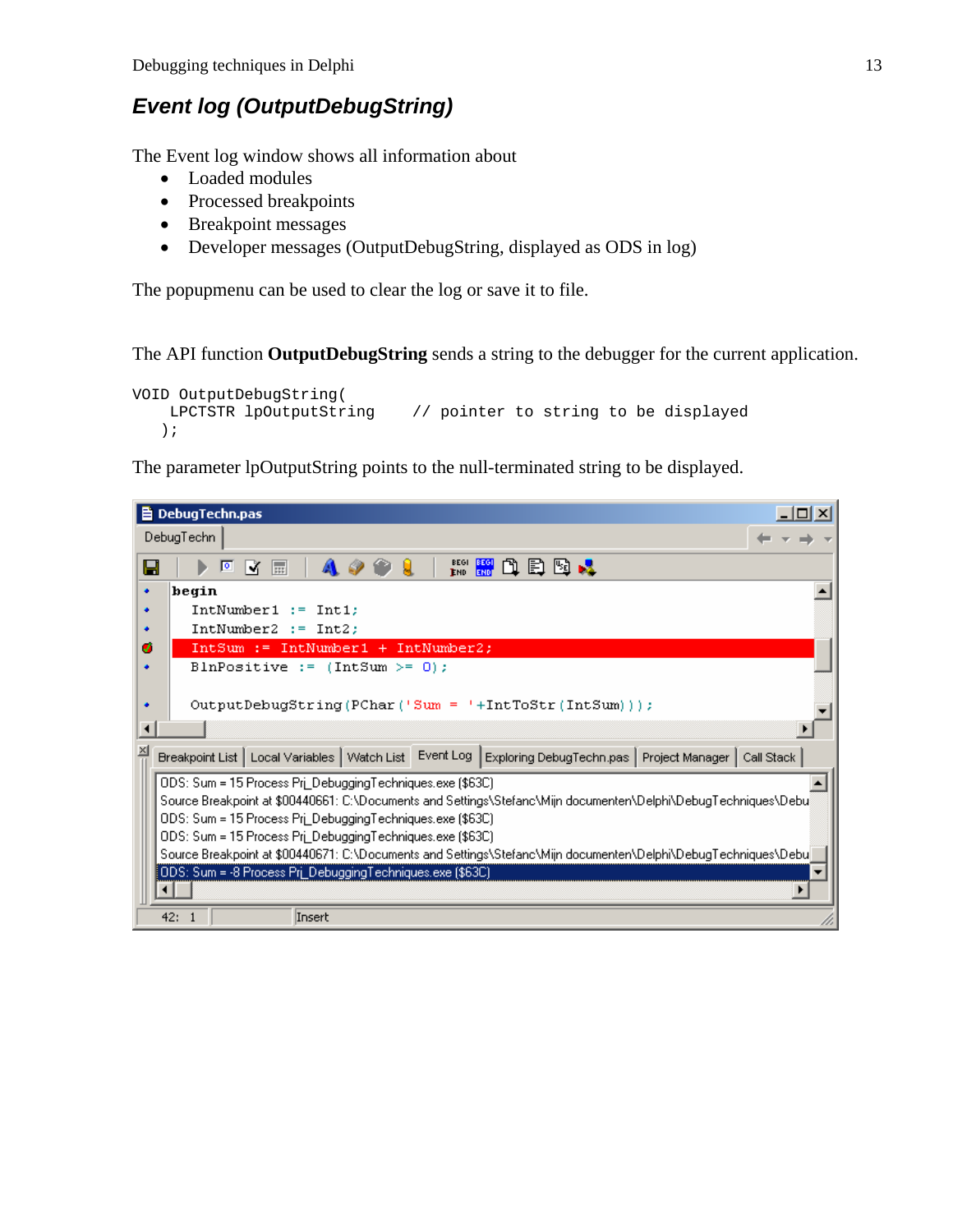# <span id="page-13-0"></span>**Ideas for creating your own debug features**

- •Make a debug menu in your mainform which can be activated by pressing a key combination. In this menu you can add all kinds of submenus which will show special debug forms.
- •Make a form which shows the version of the application, the available system memory, the windows version, the current user name, … You can only start to reproduce a problem when you have all necessary system information. The most important information can also be shown in an aboutbox so that every user can see this information.
- •Make a function ShowDataset which will open a form with a grid, which shows some field information (name, datatype, …), the SQL statement of a query, … This function can be used to show the contents of a dataset in situations when you are not sure the data is correct.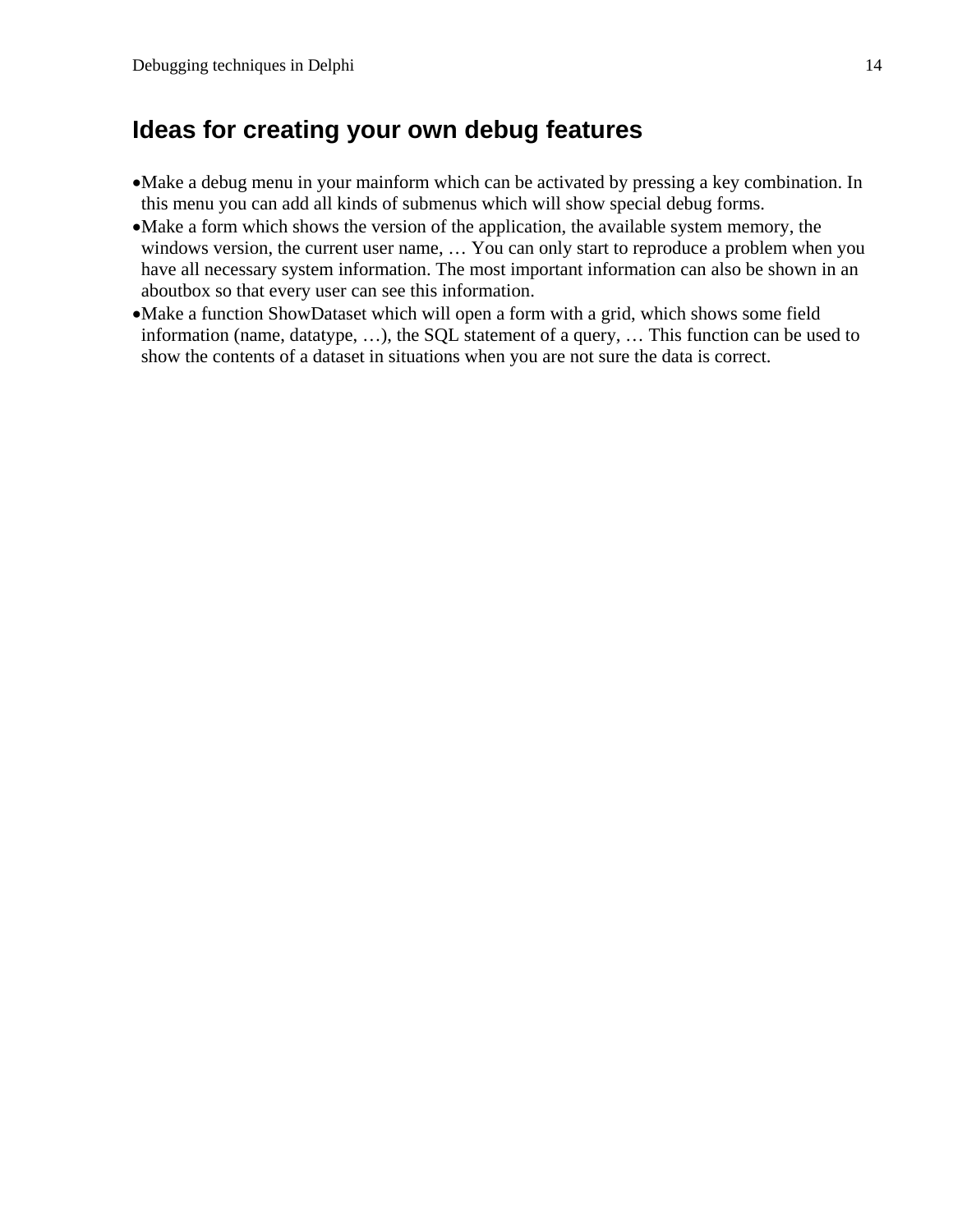# <span id="page-14-0"></span>**Bug prevention**

#### *Solve warnings and hints*

Solve all hints and warnings. The warnings marked by Delphi can really cause some errors in runtime.

## *Items of lists*

Never access items of a list without beeing sure that the item really exists.

```
 if objText.Count > 10 then
  strText := objText.Strings[10];
```
## *Pointers to objects*

Use the Assign function to check if an object is still assigned to a pointer. When freeing the object, also make sure the pointer is set to nil.

```
 if Assigned(objText) then
   intCount := objText.Count; 
 FreeAndNil(objText);
```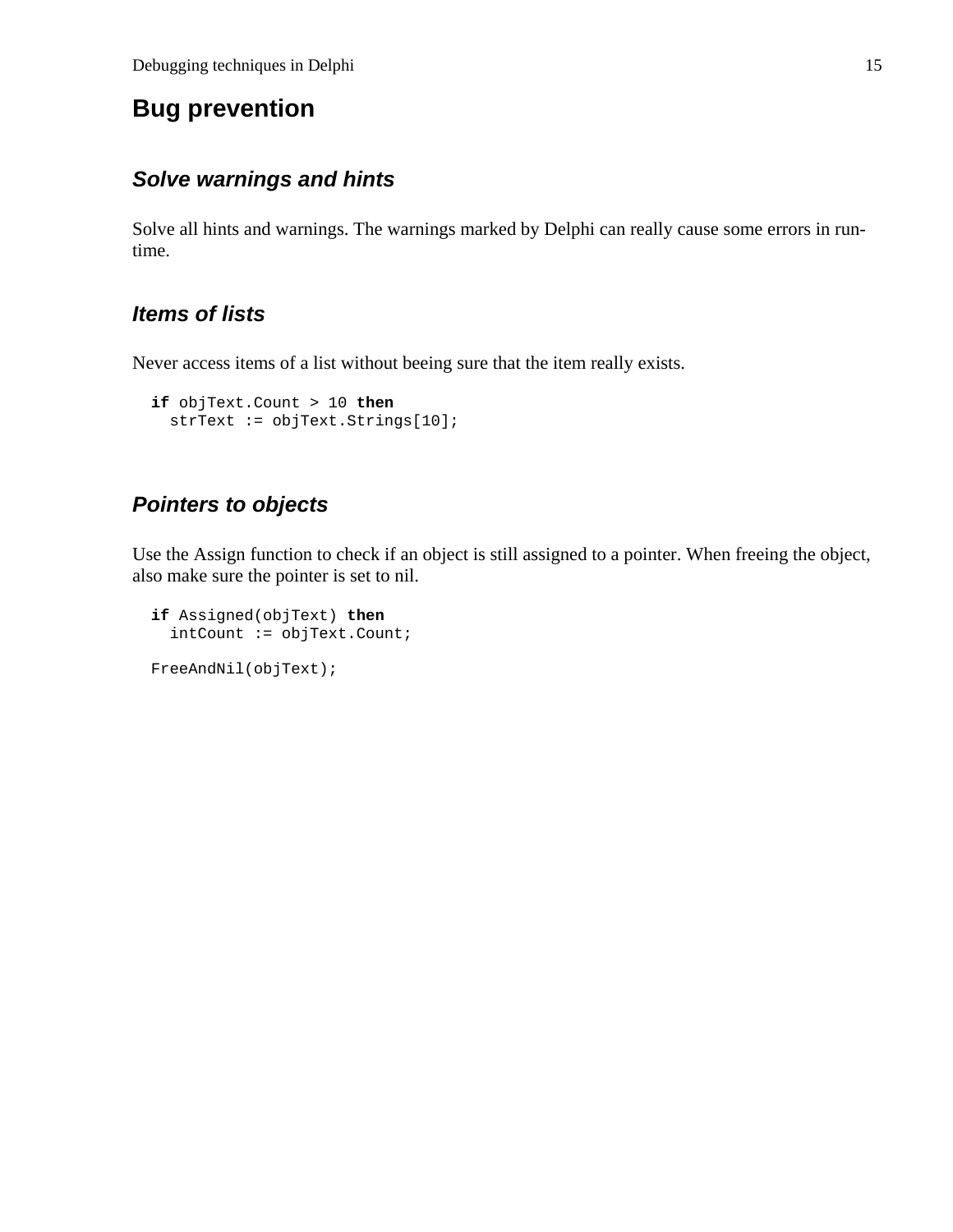# <span id="page-15-0"></span>*Try-Finally*

Always use a try-finally structure where you have to be sure some actions are executed to finish what has been started.

- **DisableControls & EnableControls** : Use the DisableControls of a Dataset to prevent flickering and to make dataset actions a lot faster.
- **Create & Free**
- **Screen.Cursor:=crHourglass & Screen.Cursor:=crDefault**
- **GetBookmark & FreeBookmark**

```
 Screen.Cursor := crHourGlass; 
  try 
 … 
  finally 
     Screen.Cursor := crDefault; 
  end; 
  objStrings := TStringList.Create; 
  try 
     … 
  finally 
     objStrings.Free; 
  end; 
  ptrBookmark := GetBookmark; 
  try 
 … 
     GotoBookmark(ptrBookmark); 
  finally 
     FreeBookmark(ptrBookmark); 
  end;
```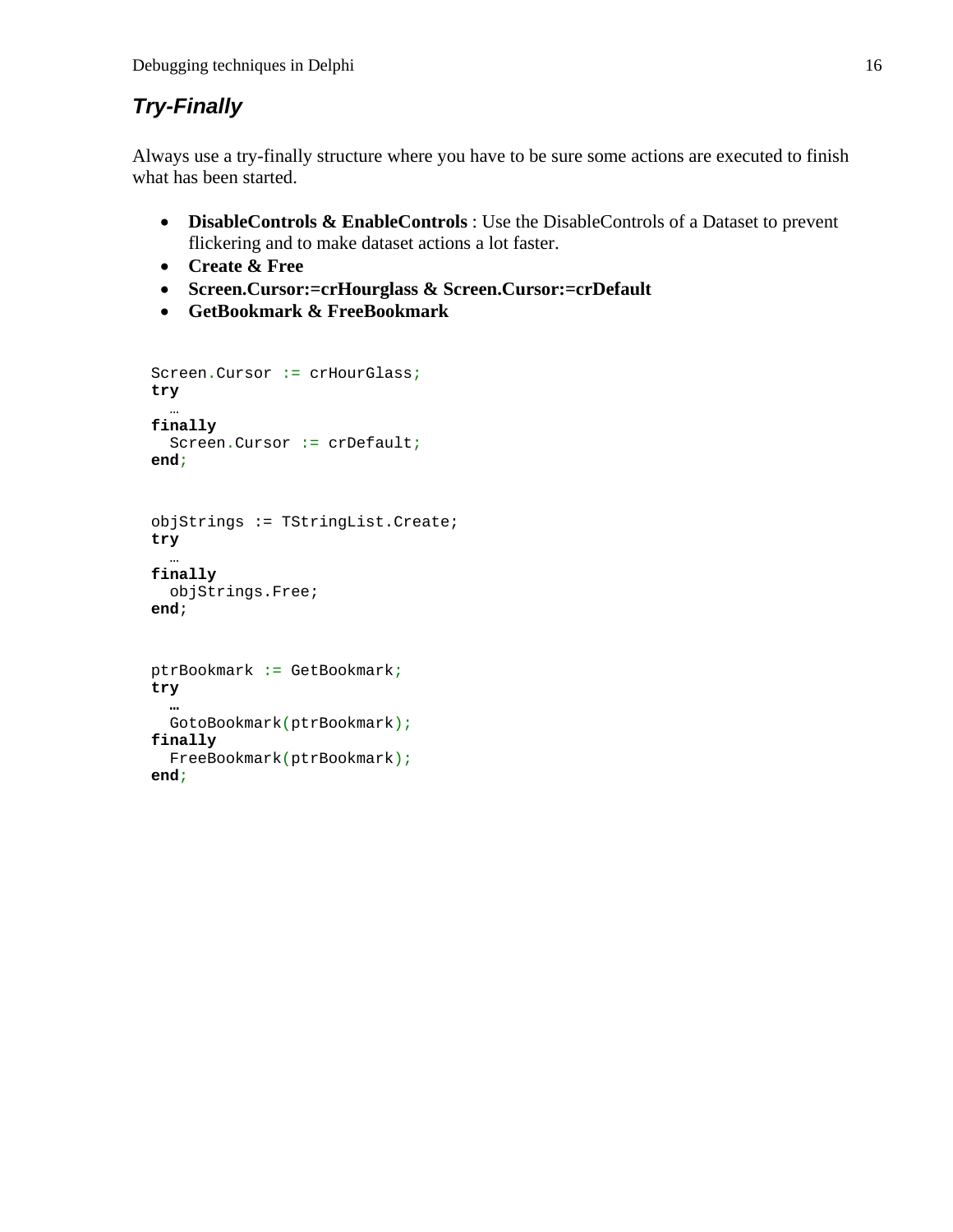# <span id="page-16-0"></span>*Try-Except*

Make sure the option **Stop on Delphi exceptions** in the **Language exceptions** of the **Debugger options** is checked.

Use try-except structure for all actions which can go wrong. Make sure the exception is only called for exceptional cases. An exception is very slow so it is a lot better to add some if conditions if the exception does occur frequently.

Use the StrToIntDef and StrToDateDef functions to give a default in case the conversion goes wrong.

Use the raise statement when nesting try-except structures.

Examples with there durations

#### **Try-Except, 100 000 repeats**  $\rightarrow$  **28 seconds, so 100 000 000**  $\rightarrow$  **more then 7 hours**

```
procedure TForm1.adtBitBtn1Click(Sender: TObject); 
var 
  i : integer; 
  t : tdatetime; 
  a : string; 
  b : integer; 
begin 
  t := now()a := 'A';
   for i:=0 to 100000 do 
  begin 
     try 
      b := strtoint(a);
     except 
     end; 
   end; 
 a
dttextedit1.Text := TimeToStr(Now()-t); end;
```